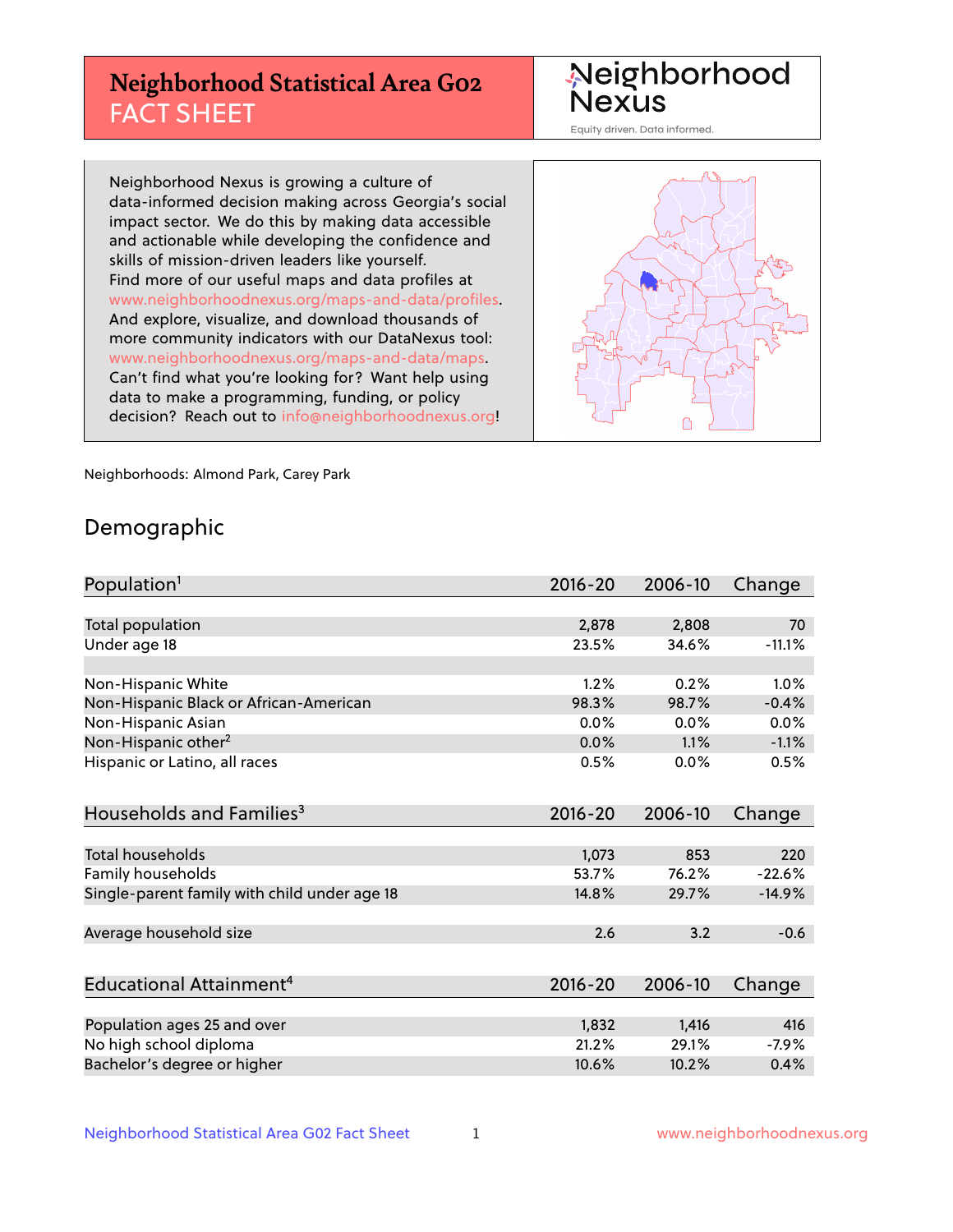# Change Measures, continued...

| Employment <sup>5</sup>                                 | 2016-20     | 2006-10  | Change    |
|---------------------------------------------------------|-------------|----------|-----------|
| Total workers residing in Neighborhood Statistical Area | 927         | 1,371    | $-444$    |
| Workers with earnings \$1250/month or less              | 32.4%       | 45.6%    | $-13.2%$  |
| Workers with earnings \$1251/month to \$3333/month      | 46.3%       | 47.8%    | $-1.5%$   |
| Workers with earnings greater than \$3333/month         | 21.4%       | 6.6%     | 14.7%     |
|                                                         |             |          |           |
| Total jobs located in Neighborhood Statistical Area     | 190         | 209      | $-19$     |
| Jobs with earnings \$1250/month or less                 | 34.7%       | 42.1%    | $-7.4%$   |
| Jobs with earnings \$1251/month to \$3333/month         | 36.8%       | 50.7%    | $-13.9%$  |
| Jobs with earnings greater than \$3333/month            | 28.4%       | 7.2%     | 21.2%     |
|                                                         |             |          |           |
| Jobs/workers ratio                                      | 0.2         | 0.2      | 0.1       |
|                                                         |             |          |           |
| Income and Poverty <sup>6</sup>                         | 2016-20     | 2006-10  | Change    |
|                                                         |             |          |           |
| Median household income                                 | \$19,023    | \$21,078 | $-52,055$ |
|                                                         |             |          |           |
| Population for whom poverty status is determined        | 2,816       | 2,743    | 73        |
| Population below poverty                                | 33.2%       | 47.6%    | $-14.4%$  |
|                                                         |             |          |           |
| Housing <sup>7</sup>                                    | $2016 - 20$ | 2006-10  | Change    |
|                                                         |             |          |           |
| Total housing units                                     | 1,381       | 1,285    | 96        |
| Occupied housing units                                  | 77.6%       | 66.3%    | 11.3%     |
| Vacant housing units                                    | 22.4%       | 33.7%    | $-11.3%$  |
|                                                         |             |          |           |
| Occupied housing units                                  | 1,073       | 853      | 220       |
| Owner occupied housing units                            | 26.0%       | 37.3%    | $-11.2%$  |
| Renter occupied housing units                           | 74.0%       | 62.7%    | 11.2%     |
|                                                         |             |          |           |
| Access to a Vehicle <sup>8</sup>                        | $2016 - 20$ | 2006-10  | Change    |
|                                                         |             |          |           |
| Occupied housing units                                  | 1,073       | 853      | 220       |
| No vehicle available                                    | 44.8%       | 31.9%    | 12.9%     |
|                                                         |             |          |           |
| Crime Rates, per 10,000 Population <sup>9</sup>         | 2017-21     | 2012-16  | Change    |
|                                                         |             |          |           |
| All Part I crimes                                       | 414.9       | 849.4    | $-434.5$  |
| Violent crime                                           | 157.1       | 247.2    | $-90.1$   |
| Murder                                                  | 4.2         | 9.2      | $-5.1$    |
| Robbery                                                 | 38.9        | 74.7     | $-35.8$   |
| Aggravated assault                                      | 114.0       | 163.3    | $-49.3$   |
| Property crime                                          | 257.8       | 602.2    | $-344.4$  |
| <b>Burglary</b>                                         | 82.0        | 227.2    | $-145.2$  |
| Larceny                                                 | 128.6       | 231.0    | $-102.4$  |
| Vehicle theft                                           | 47.3        | 144.0    | $-96.7$   |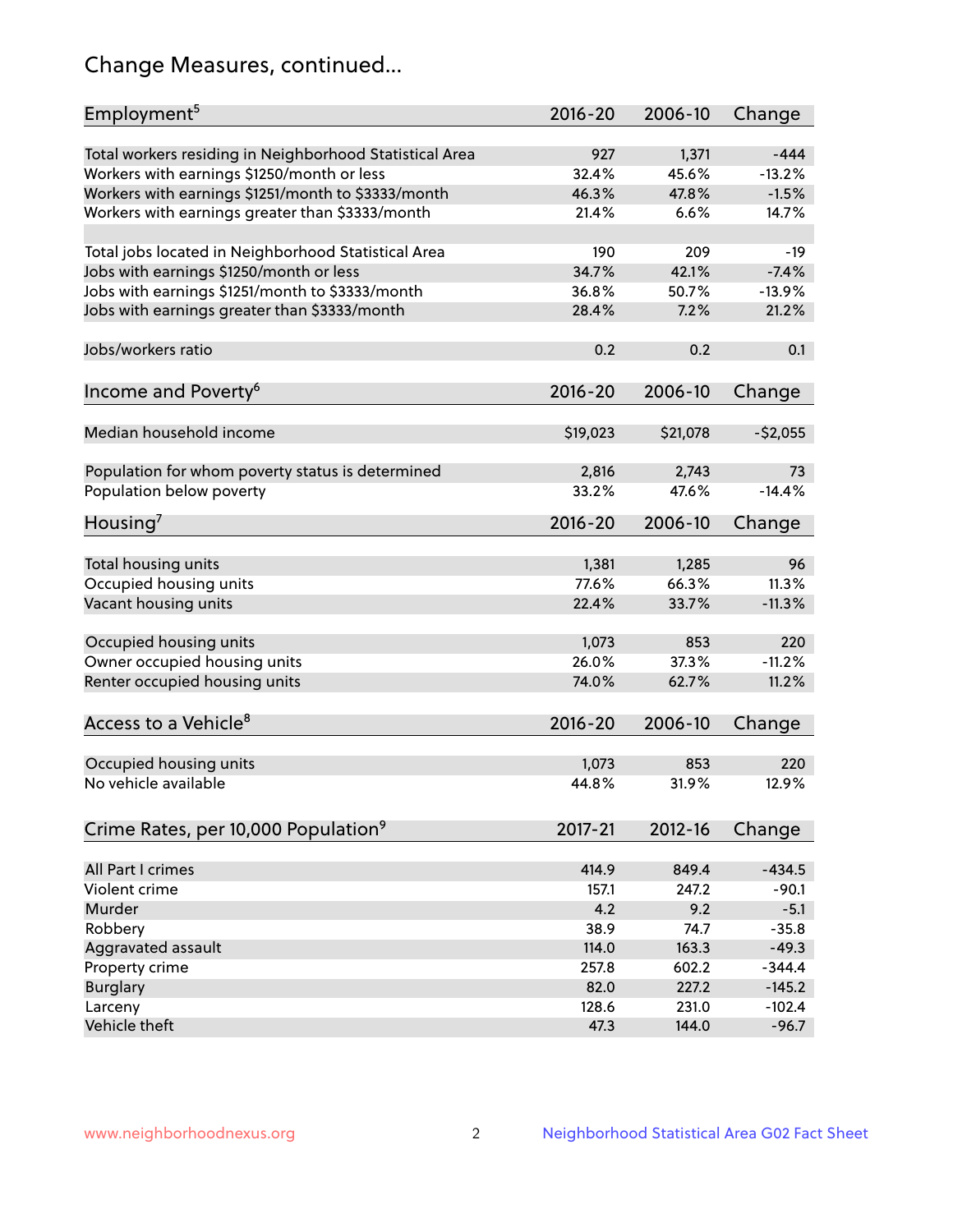# Current Data: Demographic

| Sex and Age, 2016-20 <sup>10</sup>                    | <b>Estimate</b> | Margin of Error |
|-------------------------------------------------------|-----------------|-----------------|
| Total population                                      | 2,878           | $\pm$ 907       |
| Male                                                  | 43.2%           | $\pm$ 18.9%     |
| Female                                                | 56.8%           | ±12.6%          |
| Under 5 years                                         | 9.2%            | $\pm$ 6.0%      |
| 5 to 9 years                                          | 5.6%            | $\pm$ 5.0%      |
| 10 to 14 years                                        | 5.0%            | $\pm 3.6\%$     |
| 15 to 19 years                                        | 7.9%            | $\pm$ 3.2%      |
| 20 to 24 years                                        | 8.6%            | $\pm$ 6.2%      |
| 25 to 34 years                                        | 17.9%           | $\pm$ 6.9%      |
| 35 to 44 years                                        | 6.2%            | $\pm$ 3.1%      |
| 45 to 54 years                                        | 7.8%            | $\pm$ 3.9%      |
| 55 to 59 years                                        | 5.7%            | $\pm 2.2\%$     |
| 60 to 64 years                                        | 7.0%            | $\pm$ 6.3%      |
| 65 to 74 years                                        | 11.8%           | $\pm$ 7.9%      |
| 75 to 84 years                                        | 6.1%            | $\pm$ 5.0%      |
| 85 years and over                                     | 1.0%            | $\pm 1.1\%$     |
| Median age (years)                                    | 30.7            | ±2.1            |
| Race and Ethnicity, 2016-20 <sup>11</sup>             | <b>Estimate</b> | Margin of Error |
| Total population                                      | 2,878           | $\pm$ 907       |
| Hispanic or Latino (of any race)                      | 0.5%            | $\pm 1.0\%$     |
| Not Hispanic or Latino                                | 99.5%           | $\pm$ 5.9%      |
| White alone                                           | 1.2%            | ±1.4%           |
| Black or African American alone                       | 98.3%           | $\pm$ 7.9%      |
| American Indian and Alaska Native alone               | 0.0%            | $\pm$ 0.5%      |
| Asian alone                                           | 0.0%            | $\pm$ 0.5%      |
| Native Hawaiian and other Pacific Islander alone      | 0.0%            | $\pm$ 0.5%      |
| Some other race alone                                 | 0.0%            | $\pm$ 0.1%      |
| Two or more races                                     | 0.0%            | $\pm$ 0.5%      |
| U.S. Citizenship Status, 2016-20 <sup>12</sup>        | <b>Estimate</b> | Margin of Error |
| Foreign-born population                               | 69              | $\pm 100$       |
| Naturalized U.S. citizen                              | 5.6%            | $\pm$ 8.6%      |
| Not a U.S. citizen                                    | 94.4%           | ±62.3%          |
| Citizen, Voting Age Population, 2016-20 <sup>13</sup> | <b>Estimate</b> | Margin of Error |
| Citizen, 18 and over population                       | 2,137           | $\pm$ 539       |
| Male                                                  | 44.1%           | ±10.7%          |
| Female                                                | 55.9%           | ±14.1%          |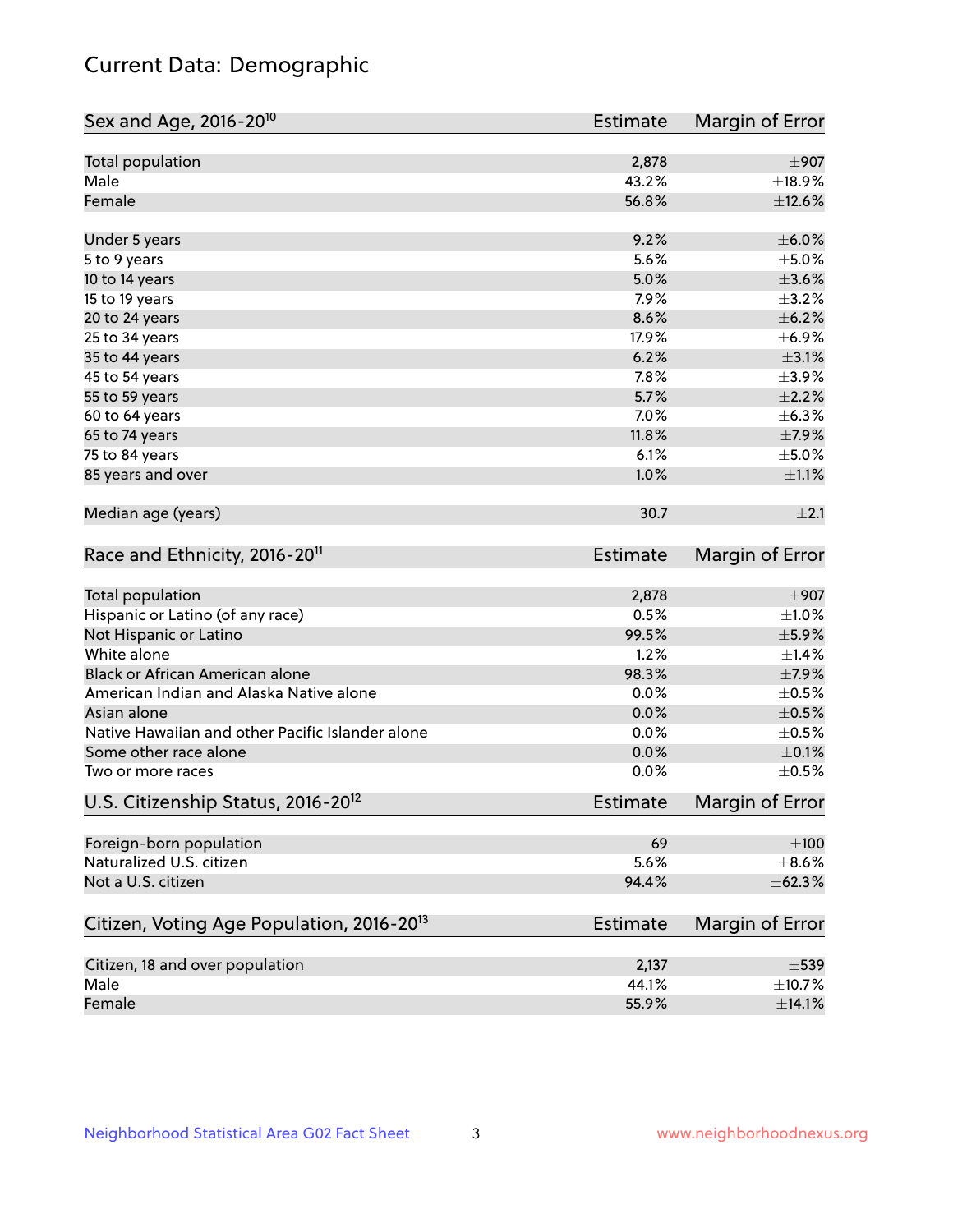# Current Data: Economic

| Income, 2016-20 <sup>14</sup>                           | Estimate | Margin of Error |
|---------------------------------------------------------|----------|-----------------|
|                                                         |          |                 |
| All households                                          | 1,073    | $\pm$ 321       |
| Less than \$10,000                                      | 21.8%    | $\pm$ 9.2%      |
| \$10,000 to \$14,999                                    | 12.4%    | ±13.4%          |
| \$15,000 to \$24,999                                    | 28.1%    | ±23.4%          |
| \$25,000 to \$34,999                                    | 11.9%    | ±6.9%           |
| \$35,000 to \$49,999                                    | 9.6%     | $\pm$ 5.7%      |
| \$50,000 to \$74,999                                    | 9.9%     | $\pm$ 9.1%      |
| \$75,000 to \$99,999                                    | 3.4%     | $\pm$ 3.8%      |
| \$100,000 to \$149,999                                  | 2.8%     | $\pm$ 3.9%      |
| \$150,000 to \$199,999                                  | 0.0%     | $\pm$ 1.4%      |
| \$200,000 or more                                       | 0.0%     | $\pm$ 1.4%      |
| Median household income (dollars)                       | \$19,023 | ±1,916          |
| Mean household income (dollars)                         | \$28,907 | ±3,300          |
| Households with earnings                                | 48.9%    | $\pm 20.6\%$    |
| Mean earnings (dollars)                                 | \$34,765 | ±7,348          |
| Households with Social Security                         | 35.7%    | $\pm$ 11.6%     |
| Mean Social Security income (dollars)                   | \$13,629 | $\pm$ 7,968     |
| Households with retirement income                       | 28.6%    | ±24.2%          |
| Mean retirement income (dollars)                        | \$7,827  | $\pm$ 8,948     |
| Households with Supplemental Security Income            | 25.9%    | ±22.2%          |
| Mean Supplemental Security Income (dollars)             | \$13,269 | ±10,458         |
| Households with cash public assistance income           | 8.7%     | $\pm$ 5.5%      |
| Mean cash public assistance income (dollars)            | \$2,913  | $\pm$ 3,210     |
| Households with Food Stamp/SNAP benefits in the past 12 | 65.0%    | $\pm 21.2\%$    |
| months                                                  |          |                 |
|                                                         |          |                 |
| Family households                                       | 576      | $\pm 274$       |
| Less than \$10,000                                      | 16.1%    | ±10.3%          |
| \$10,000 to \$14,999                                    | 5.8%     | $\pm$ 8.4%      |
| \$15,000 to \$24,999                                    | 35.6%    | $\pm$ 39.1%     |
| \$25,000 to \$34,999                                    | 12.1%    | $\pm$ 7.7%      |
| \$35,000 to \$49,999                                    | 8.1%     | $\pm$ 6.7%      |
| \$50,000 to \$74,999                                    | 15.3%    | $\pm$ 15.8%     |
| \$75,000 to \$99,999                                    | 4.7%     | $\pm$ 5.7%      |
| \$100,000 to \$149,999                                  | 2.2%     | ±4.8%           |
| \$150,000 to \$199,999                                  | 0.0%     | $\pm 2.6\%$     |
| \$200,000 or more                                       | 0.0%     | $\pm 2.6\%$     |
| Median family income (dollars)                          | \$20,387 | ±3,462          |
| Mean family income (dollars)                            | \$31,922 | $\pm 2,185$     |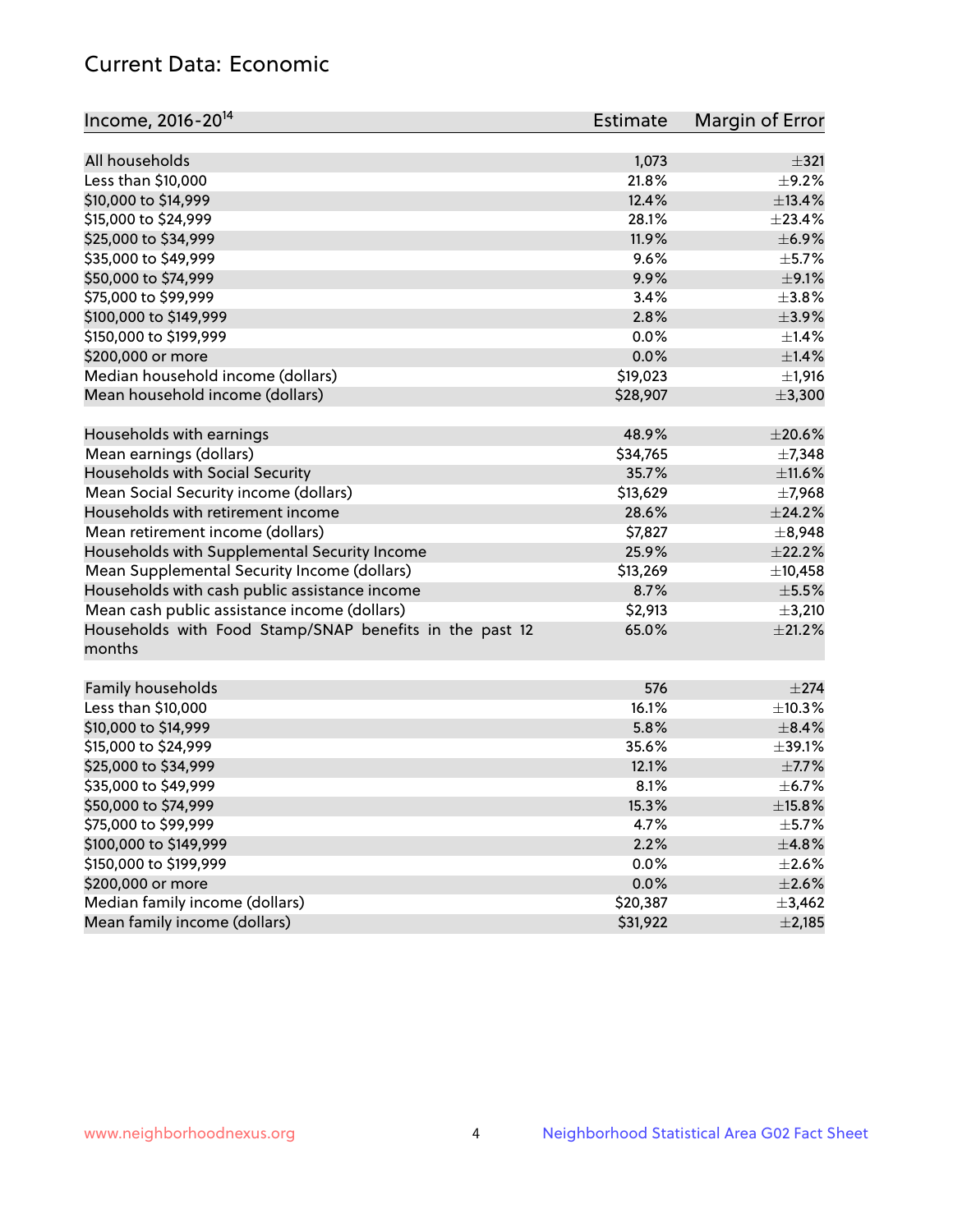# Current Data: Economic, continued...

| Income, 2016-20, continued <sup>15</sup>                                     | <b>Estimate</b> | <b>Margin of Error</b> |
|------------------------------------------------------------------------------|-----------------|------------------------|
|                                                                              |                 |                        |
| Nonfamily households                                                         | 497             | $\pm$ 198              |
| Median nonfamily income (dollars)                                            | \$15,613        | ±3,100                 |
| Mean nonfamily income (dollars)                                              | \$24,446        | ± 6,955                |
| Median earnings for workers (dollars)                                        | \$15,182        | $\pm 2,580$            |
| Median earnings for male full-time, year-round workers                       | \$22,366        | $\pm$ 5,616            |
| (dollars)                                                                    |                 |                        |
| Median earnings for female full-time, year-round workers<br>(dollars)        | \$26,643        | ±7,209                 |
| Per capita income (dollars)                                                  | \$12,577        | $\pm$ 1,315            |
|                                                                              |                 |                        |
| Families Below Poverty Level, 2016-20 <sup>16</sup>                          | <b>Estimate</b> | <b>Margin of Error</b> |
| <b>All Families</b>                                                          | 576             | $\pm 274$              |
| Percent below poverty                                                        | 29.6%           | $\pm$ 6.0%             |
|                                                                              |                 |                        |
| Families with related children under 18 years                                | 275             | ±141                   |
| Percent below poverty                                                        | 50.7%           | $\pm$ 17.5%            |
| Families with related children under 5 years only                            | 80              | $\pm 103$              |
| Percent below poverty                                                        | 27.8%           | ±38.6%                 |
| Married couple families                                                      | 97              | ±70                    |
| Percent below poverty                                                        | 13.8%           | ±27.5%                 |
| Married couple families with related children under 18 years                 | 31              | $\pm 40$               |
| Percent below poverty                                                        | 42.9%           | ±72.8%                 |
| Married couple families with related children under 5 years                  | 0               | ±21                    |
| Percent below poverty                                                        | $\ddagger$      | $\ddagger$             |
|                                                                              | 331             | $\pm$ 140              |
| Families with female householder, no spouse present<br>Percent below poverty | 47.4%           | ±17.9%                 |
| Families with female householder, no spouse present with                     | 244             | $\pm$ 133              |
| related children under 18 years                                              |                 |                        |
| Percent below poverty                                                        | 51.7%           | ±16.5%                 |
| Families with female householder, no spouse present with                     | 80              | $\pm 99$               |
| related children under 5 years                                               |                 |                        |
| Percent below poverty                                                        | 27.8%           | ±30.1%                 |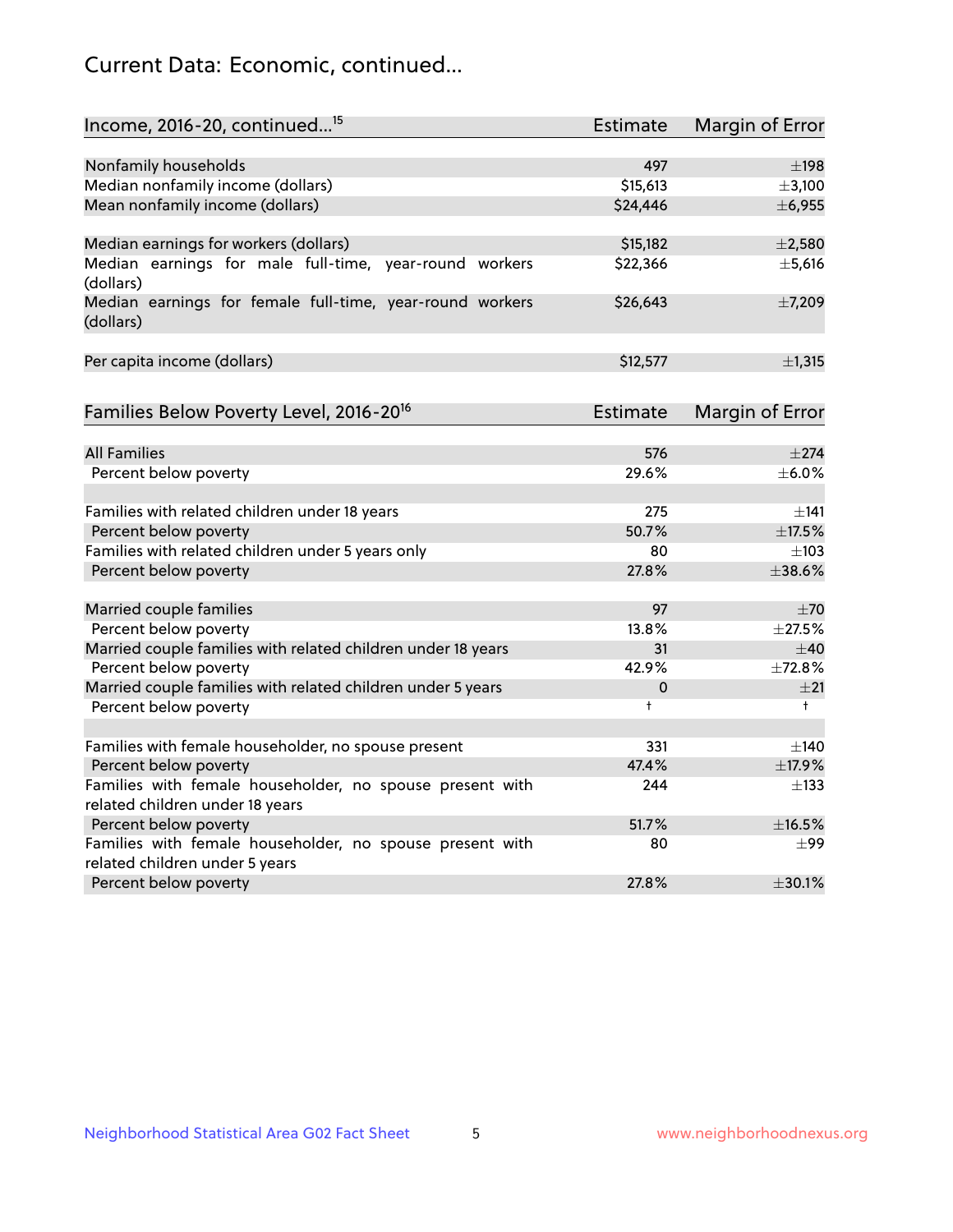# Current Data: Economic, continued...

| People Below Poverty Level, 2016-20 <sup>17</sup> | <b>Estimate</b> | Margin of Error |
|---------------------------------------------------|-----------------|-----------------|
|                                                   |                 |                 |
| Total population                                  | 2,816           | $\pm 900$       |
| Percent below poverty                             | 33.2%           | $\pm$ 7.3%      |
| Population under 18 years                         | 669             | $\pm 264$       |
| Percent below poverty                             | 54.7%           | ±15.7%          |
| Population 18 years and over                      | 2,147           | $\pm$ 538       |
| Percent below poverty                             | 26.5%           | $\pm$ 8.8%      |
| Population 18 to 64 years                         | 1,642           | $\pm 456$       |
| Percent below poverty                             | 30.7%           | ±11.3%          |
| Population 65 years and over                      | 505             | $\pm 286$       |
| Percent below poverty                             | 12.7%           | $\pm$ 6.2%      |

| Poverty by Race/Ethnicity, 2016-20 <sup>18</sup> | <b>Estimate</b> |            |
|--------------------------------------------------|-----------------|------------|
|                                                  |                 |            |
| Non-Hispanic White population                    | 20              | $\pm$ 34   |
| Percent below poverty                            | 2.8%            | $\pm$ 5.7% |
| <b>Black population</b>                          | 2,782           | $\pm 909$  |
| Percent below poverty                            | 33.5%           | $\pm$ 7.0% |
| Asian population                                 | 0               | ±15        |
| Percent below poverty                            |                 |            |
| Hispanic or Latino population                    | 13              | $\pm 28$   |
| Percent below poverty                            | 4.2%            | ±14.2%     |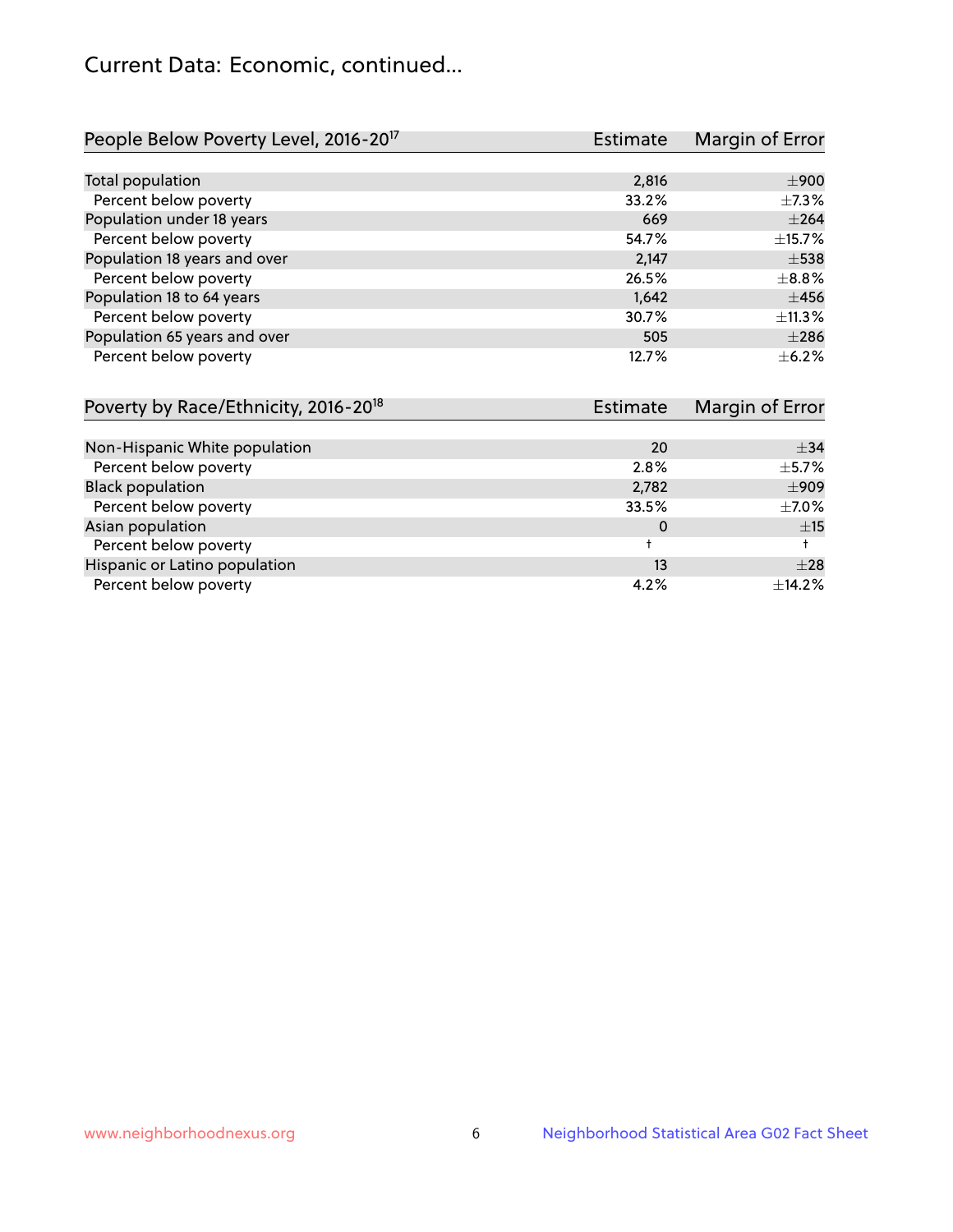# Current Data: Employment

| Employment Status, 2016-20 <sup>19</sup>                                    | Estimate        | Margin of Error |
|-----------------------------------------------------------------------------|-----------------|-----------------|
|                                                                             |                 |                 |
| Population 16 years and over                                                | 2,282           | $\pm 741$       |
| In labor force                                                              | 45.4%           | $\pm 20.1\%$    |
| Civilian labor force                                                        | 45.4%           | $\pm 20.1\%$    |
| Employed                                                                    | 34.3%           | $\pm 2.1\%$     |
| Unemployed                                                                  | 11.1%           | ±6.8%           |
| <b>Armed Forces</b>                                                         | 0.0%            | $\pm 2.9\%$     |
| Not in labor force                                                          | 54.6%           | $\pm$ 7.1%      |
| Civilian labor force                                                        | 1,036           | $\pm$ 311       |
| <b>Unemployment Rate</b>                                                    | 24.4%           | ±15.3%          |
| Females 16 years and over                                                   | 1,291           | $\pm 489$       |
| In labor force                                                              | 49.2%           | $\pm$ 8.8%      |
| Civilian labor force                                                        | 49.2%           | $\pm$ 8.8%      |
| Employed                                                                    | 34.6%           | $\pm$ 10.3%     |
| Own children of the householder under 6 years                               | 307             | $\pm 206$       |
| All parents in family in labor force                                        | 82.9%           | ±32.4%          |
| Own children of the householder 6 to 17 years                               | 326             | $\pm$ 170       |
| All parents in family in labor force                                        | 75.3%           | ±38.7%          |
| Industry, 2016-20 <sup>20</sup>                                             | <b>Estimate</b> | Margin of Error |
|                                                                             |                 |                 |
| Civilian employed population 16 years and over                              | 783             | $\pm 259$       |
| Agriculture, forestry, fishing and hunting, and mining                      | 0.0%            | $\pm 2.7\%$     |
| Construction                                                                | 9.5%            | $\pm 8.1\%$     |
| Manufacturing                                                               | 2.9%            | $\pm 4.5\%$     |
| Wholesale trade                                                             | 2.2%            | $\pm 3.8\%$     |
| Retail trade                                                                | 12.2%           | ±10.2%          |
| Transportation and warehousing, and utilities                               | 3.5%            | $\pm$ 5.4%      |
| Information                                                                 | 0.6%            | $\pm 2.4\%$     |
| Finance and insurance, and real estate and rental and leasing               | 12.4%           | ±18.6%          |
| Professional, scientific, and management, and administrative                | 11.2%           | $\pm$ 12.3%     |
| and waste management services                                               |                 |                 |
| Educational services, and health care and social assistance                 | 13.5%           | $\pm$ 9.9%      |
| Arts, entertainment, and recreation, and accommodation and<br>food services | 23.1%           | ±10.9%          |
| Other services, except public administration                                | 7.4%            | $\pm$ 7.7%      |
| Public administration                                                       | 1.4%            | $\pm 2.9\%$     |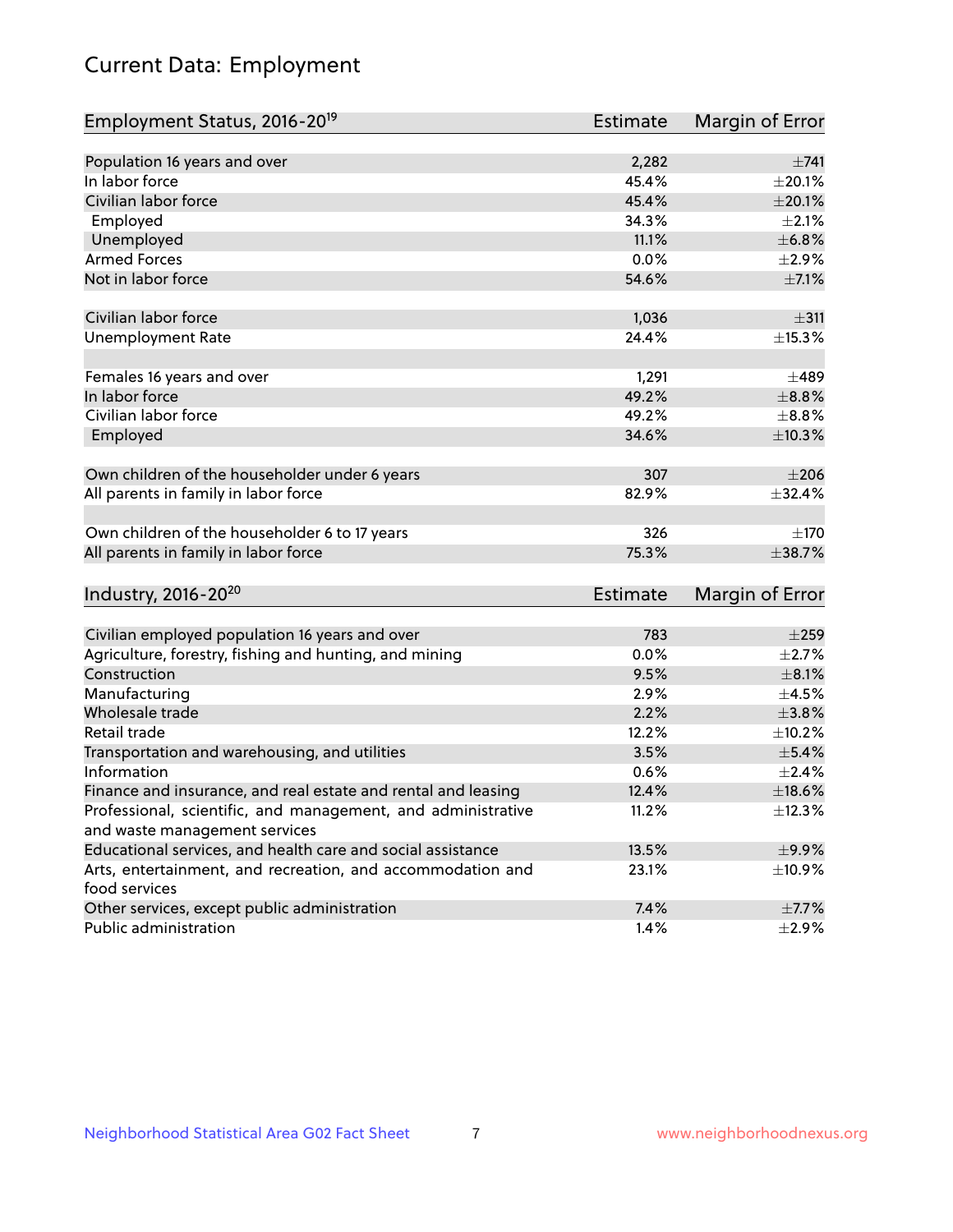# Current Data: Employment, continued...

| Occupation, 2016-20 <sup>21</sup>                                                                                | Estimate        | Margin of Error |
|------------------------------------------------------------------------------------------------------------------|-----------------|-----------------|
| Civilian employed population 16 years and over                                                                   | 783             | $\pm 259$       |
| Management, business, science, and arts occupations                                                              | 24.1%           | ±19.5%          |
| Service occupations                                                                                              | 36.0%           | ±12.9%          |
| Sales and office occupations                                                                                     | 24.2%           | $\pm$ 15.1%     |
| Natural resources, construction, and maintenance occupations                                                     | 4.1%            | $\pm$ 5.5%      |
| Production, transportation, and material moving occupations                                                      | 11.5%           | ±9.8%           |
| Class of Worker, 2016-20 <sup>22</sup>                                                                           | <b>Estimate</b> | Margin of Error |
| Civilian employed population 16 years and over                                                                   | 783             | $\pm 259$       |
| Private wage and salary workers                                                                                  | 93.3%           | ±16.2%          |
| Government workers                                                                                               | 5.1%            | $\pm$ 6.2%      |
| Self-employed in own not incorporated business workers                                                           | 1.6%            | $\pm$ 3.8%      |
| Unpaid family workers                                                                                            | 0.0%            | $\pm 2.7\%$     |
| Job Flows, 2019 <sup>23</sup>                                                                                    |                 | 2019            |
|                                                                                                                  |                 |                 |
| Total Jobs in Neighborhood Statistical Area                                                                      |                 | 190             |
| Held by residents of Neighborhood Statistical Area                                                               |                 | 1.1%            |
| Held by non-residents of Neighborhood Statistical Area                                                           |                 | 98.9%           |
| Jobs by Industry Sector, 2019 <sup>24</sup>                                                                      |                 | 2019            |
| Total Jobs in Neighborhood Statistical Area                                                                      |                 | 190             |
| <b>Goods Producing sectors</b>                                                                                   |                 | 13.2%           |
| Trade, Transportation, and Utilities sectors                                                                     |                 | 14.2%           |
| All Other Services sectors                                                                                       |                 | 72.6%           |
| Total Jobs in Neighborhood Statistical<br>held<br>by<br>Area<br>Neighborhood Statistical Area residents          |                 | $\overline{2}$  |
| <b>Goods Producing sectors</b>                                                                                   |                 | 0.0%            |
| Trade, Transportation, and Utilities sectors                                                                     |                 | 0.0%            |
| All Other Services sectors                                                                                       |                 | 100.0%          |
| Jobs by Earnings, 2019 <sup>25</sup>                                                                             |                 | 2019            |
| Total Jobs in Neighborhood Statistical Area                                                                      |                 | 190             |
| Jobs with earnings \$1250/month or less                                                                          |                 | 34.7%           |
| Jobs with earnings \$1251/month to \$3333/month                                                                  |                 | 36.8%           |
| Jobs with earnings greater than \$3333/month                                                                     |                 | 28.4%           |
| Neighborhood Statistical<br>Jobs<br>in<br>held<br>by<br>Total<br>Area<br>Neighborhood Statistical Area residents |                 | 2               |
| Jobs with earnings \$1250/month or less                                                                          |                 | 0.0%            |
| Jobs with earnings \$1251/month to \$3333/month                                                                  |                 | 50.0%           |
| Jobs with earnings greater than \$3333/month                                                                     |                 | 50.0%           |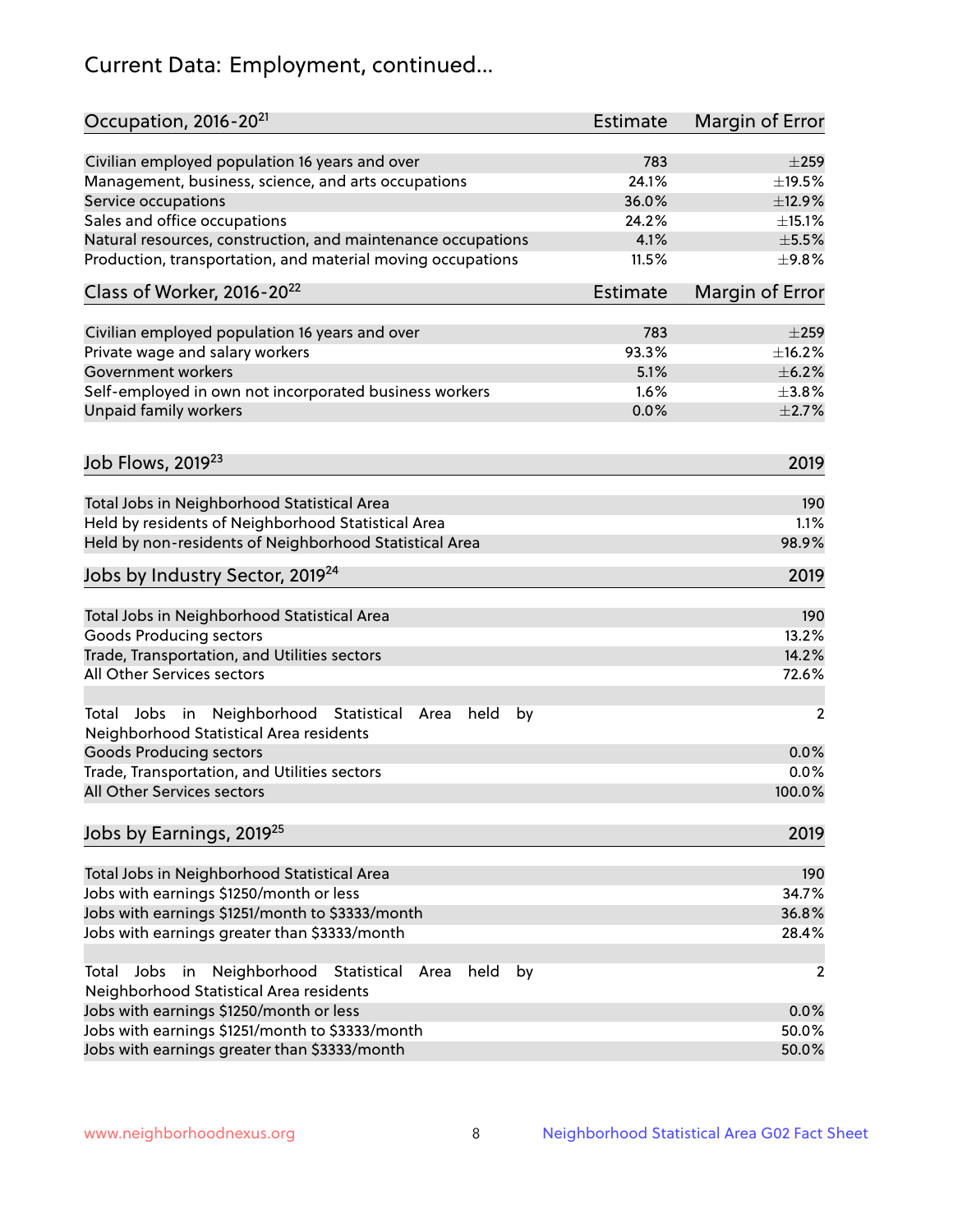# Current Data: Employment, continued...

| Jobs by Age of Worker, 2019 <sup>26</sup>                                                      | 2019   |
|------------------------------------------------------------------------------------------------|--------|
|                                                                                                |        |
| Total Jobs in Neighborhood Statistical Area                                                    | 190    |
| Jobs with workers age 29 or younger                                                            | 17.4%  |
| Jobs with workers age 30 to 54                                                                 | 61.1%  |
| Jobs with workers age 55 or older                                                              | 21.6%  |
|                                                                                                |        |
| Total Jobs in Neighborhood Statistical Area held by<br>Neighborhood Statistical Area residents | 2      |
| Jobs with workers age 29 or younger                                                            | 0.0%   |
| Jobs with workers age 30 to 54                                                                 | 100.0% |
| Jobs with workers age 55 or older                                                              | 0.0%   |

### Current Data: Education

| School Enrollment, 2016-20 <sup>27</sup>       | <b>Estimate</b> | Margin of Error |
|------------------------------------------------|-----------------|-----------------|
|                                                |                 |                 |
| Population 3 years and over enrolled in school | 616             | $\pm 261$       |
| Nursery school, preschool                      | $8.8\%$         | $\pm$ 9.5%      |
| Kindergarten                                   | 1.3%            | $\pm 2.7\%$     |
| Elementary school (grades 1-8)                 | 34.6%           | ±23.3%          |
| High school (grades 9-12)                      | 32.3%           | $\pm$ 11.0%     |
| College or graduate school                     | 23.0%           | $+24.4%$        |
| Educational Attainment, 2016-20 <sup>28</sup>  | <b>Estimate</b> | Margin of Error |

| 1,832   | $\pm 629$   |
|---------|-------------|
| 2.6%    | $\pm 2.7\%$ |
| 18.6%   | $\pm$ 7.5%  |
| 48.0%   | $\pm$ 13.8% |
| 19.1%   | $\pm$ 9.8%  |
| 1.2%    | $+1.5%$     |
| 8.7%    | $\pm$ 5.1%  |
| $1.9\%$ | $\pm 2.5\%$ |
|         |             |
| 78.8%   | $\pm$ 37.1% |
| 10.6%   | $\pm$ 5.3%  |
|         |             |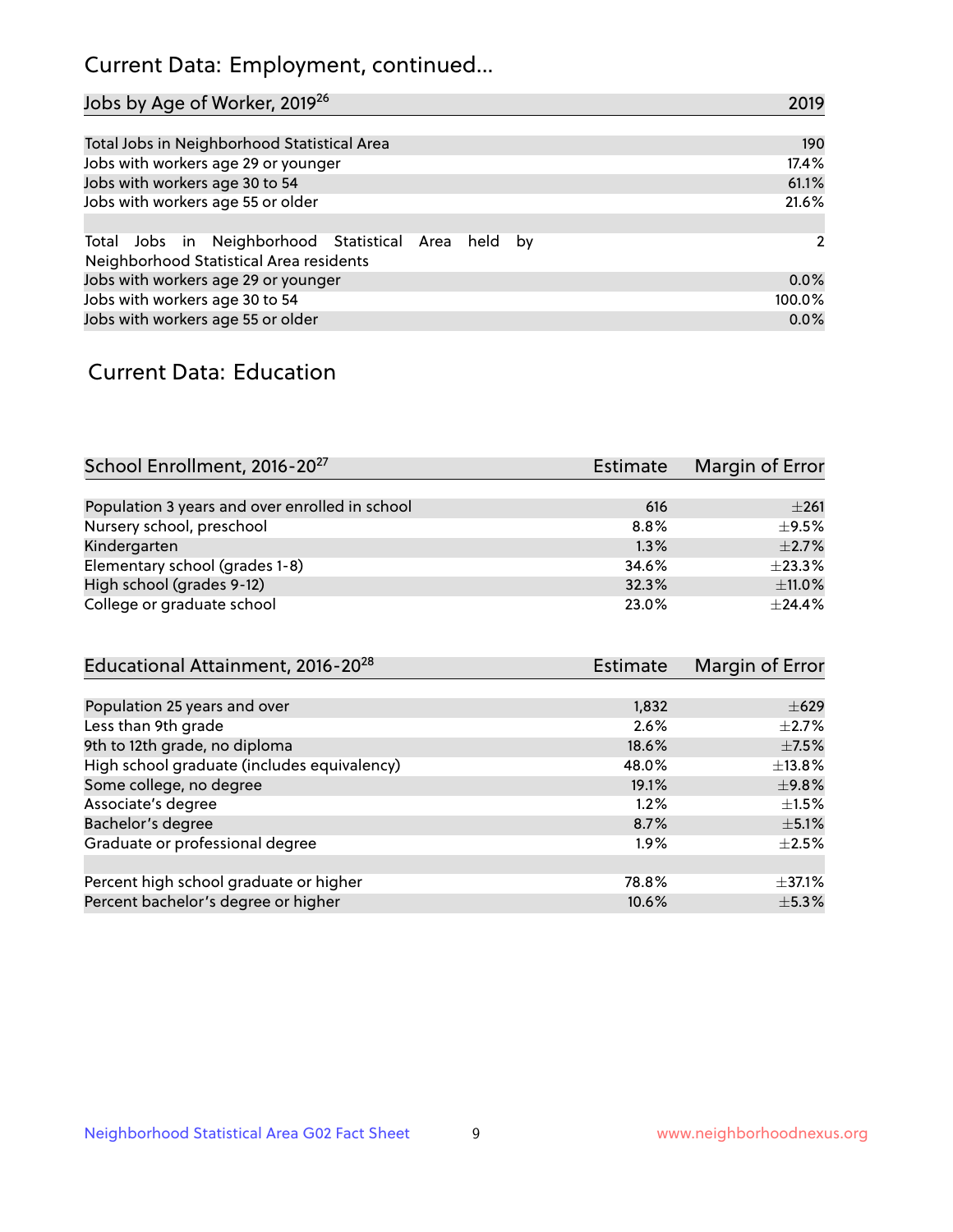# Current Data: Housing

| Households by Type, 2016-20 <sup>29</sup>            | <b>Estimate</b> | Margin of Error |
|------------------------------------------------------|-----------------|-----------------|
|                                                      |                 |                 |
| Total households                                     | 1,073           | ±321            |
| Family households (families)                         | 53.7%           | ±19.9%          |
| With own children under 18 years                     | 19.6%           | $\pm$ 5.9%      |
| Married-couple family                                | 9.1%            | $\pm$ 5.7%      |
| With own children of the householder under 18 years  | 1.7%            | $\pm 2.5\%$     |
| Male householder, no spouse present, family          | 13.7%           | $\pm 21.8\%$    |
| With own children of the householder under 18 years  | 0.0%            | $\pm1.4\%$      |
| Female householder, no spouse present, family        | 30.9%           | $\pm$ 8.3%      |
| With own children of the householder under 18 years  | 18.0%           | $\pm$ 5.7%      |
| Nonfamily households                                 | 46.3%           | ±12.2%          |
| Householder living alone                             | 40.0%           | ±12.7%          |
| 65 years and over                                    | 19.0%           | ±13.6%          |
| Households with one or more people under 18 years    | 25.7%           | $\pm$ 8.5%      |
| Households with one or more people 65 years and over | 41.5%           | ±22.9%          |
|                                                      |                 |                 |
| Average household size                               | 2.62            | $\pm$ 0.30      |
| Average family size                                  | 3.71            | $+2.45$         |
| Housing Occupancy, 2016-20 <sup>30</sup>             | <b>Estimate</b> | Margin of Error |
| Total housing units                                  | 1,381           | $\pm$ 307       |
| Occupied housing units                               | 77.6%           | $\pm$ 15.5%     |
| Vacant housing units                                 | 22.4%           | $\pm$ 5.6%      |
|                                                      |                 |                 |
| Homeowner vacancy rate                               | 0.0             | $\pm$ 5.4       |
| Rental vacancy rate                                  | 2.5             | $+3.8$          |
| Units in Structure, 2016-20 <sup>31</sup>            | Estimate        | Margin of Error |
| Total housing units                                  | 1,381           | $\pm 307$       |
| 1-unit, detached                                     | 52.1%           | $\pm$ 9.5%      |
| 1-unit, attached                                     | 1.0%            | $\pm1.5\%$      |
| 2 units                                              | 6.9%            | $\pm$ 4.4%      |
|                                                      | 1.8%            | $\pm 1.8\%$     |
| 3 or 4 units                                         |                 |                 |
| 5 to 9 units                                         | 14.3%           | ±18.3%          |
| 10 to 19 units                                       | 3.5%            | ±4.0%           |
| 20 or more units                                     | 19.5%           | $\pm$ 6.6%      |
| Mobile home                                          | 0.0%            | $\pm 1.1\%$     |
| Boat, RV, van, etc.                                  | 0.9%            | $\pm 1.7\%$     |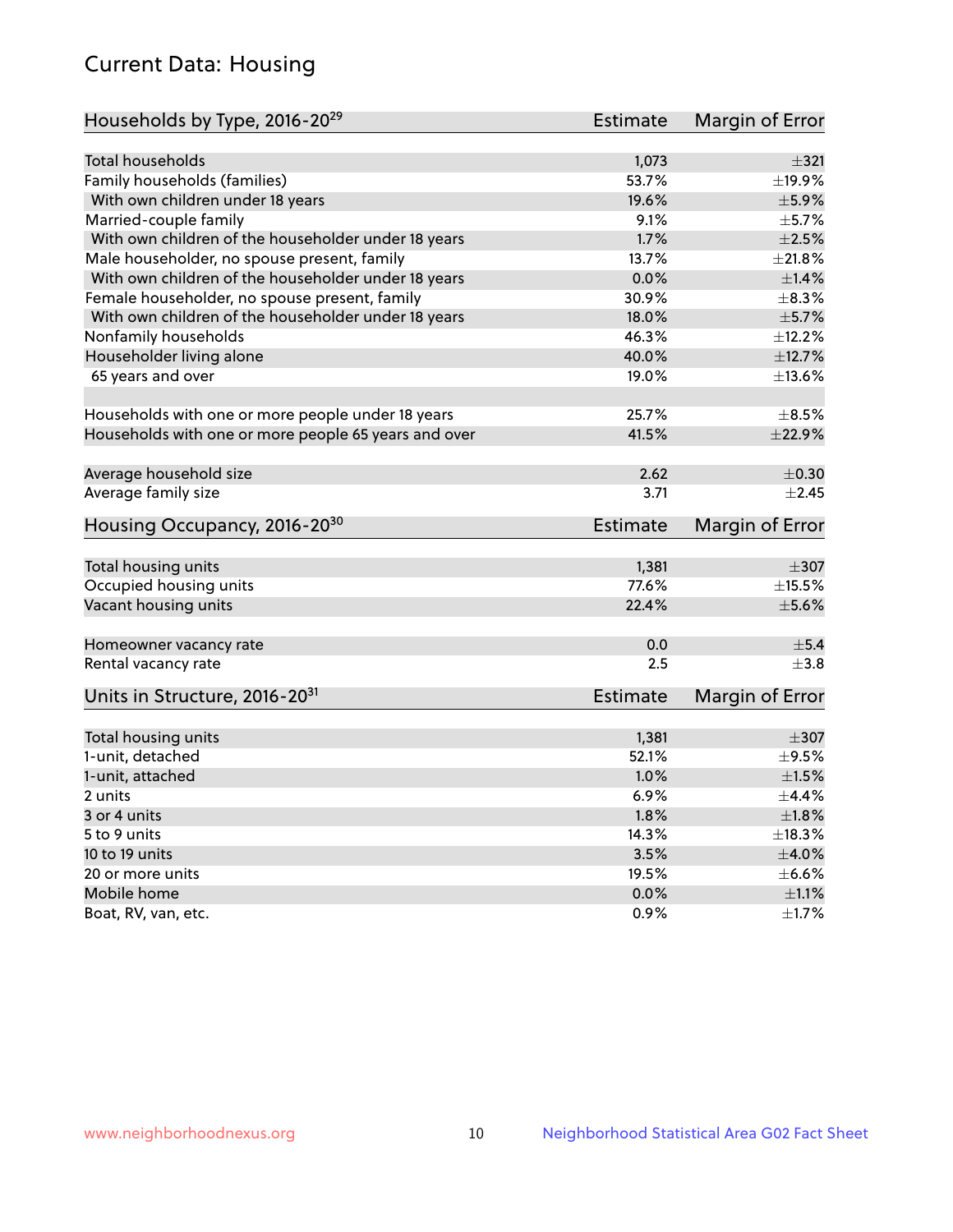# Current Data: Housing, continued...

| Year Structure Built, 2016-20 <sup>32</sup>           | <b>Estimate</b> | <b>Margin of Error</b> |
|-------------------------------------------------------|-----------------|------------------------|
| Total housing units                                   | 1,381           | $\pm$ 307              |
| Built 2014 or later                                   | 6.3%            | ±4.2%                  |
| Built 2010 to 2013                                    | 1.1%            | $\pm1.8\%$             |
| Built 2000 to 2009                                    | 3.4%            | ±3.3%                  |
| Built 1990 to 1999                                    | 4.5%            | $\pm$ 3.7%             |
| Built 1980 to 1989                                    | 6.6%            | $\pm$ 5.6%             |
| Built 1970 to 1979                                    | 8.5%            | $\pm$ 4.5%             |
| Built 1960 to 1969                                    | 39.0%           | ±20.4%                 |
| Built 1950 to 1959                                    | 14.3%           | $\pm$ 6.6%             |
| Built 1940 to 1949                                    | 7.6%            | ±4.3%                  |
| Built 1939 or earlier                                 | 8.7%            | $\pm$ 4.2%             |
| Housing Tenure, 2016-2033                             | Estimate        | <b>Margin of Error</b> |
|                                                       |                 |                        |
| Occupied housing units                                | 1,073           | $\pm$ 321              |
| Owner-occupied                                        | 26.0%           | ±13.4%                 |
| Renter-occupied                                       | 74.0%           | $\pm$ 14.6%            |
| Average household size of owner-occupied unit         | 2.06            | $\pm 1.58$             |
| Average household size of renter-occupied unit        | 2.82            | $\pm$ 0.59             |
| Residence 1 Year Ago, 2016-20 <sup>34</sup>           | <b>Estimate</b> | <b>Margin of Error</b> |
| Population 1 year and over                            | 2,763           | $\pm 800$              |
| Same house                                            | 79.9%           | ±15.9%                 |
| Different house in the U.S.                           | 20.1%           | ±10.8%                 |
| Same county                                           | 14.0%           | $\pm$ 9.9%             |
| Different county                                      | 6.1%            | $\pm$ 5.8%             |
| Same state                                            | 3.4%            | $\pm$ 4.9%             |
| Different state                                       | 2.7%            | $\pm$ 3.3%             |
| Abroad                                                | 0.0%            | $\pm$ 0.5%             |
| Value of Housing Unit, 2016-20 <sup>35</sup>          | <b>Estimate</b> | Margin of Error        |
| Owner-occupied units                                  | 279             | $\pm$ 167              |
| Less than \$50,000                                    | 10.0%           | $\pm$ 15.4%            |
| \$50,000 to \$99,999                                  | 34.8%           | $\pm$ 6.1%             |
| \$100,000 to \$149,999                                | 16.8%           | ±15.6%                 |
| \$150,000 to \$199,999                                | 30.2%           | ±46.8%                 |
| \$200,000 to \$299,999                                | 3.6%            | $\pm$ 7.5%             |
| \$300,000 to \$499,999                                | 0.0%            | $\pm$ 7.6%             |
| \$500,000 to \$999,999                                | 3.0%            | $\pm$ 8.2%             |
| \$1,000,000 or more                                   | 1.6%            | $\pm$ 8.4%             |
| Mortgage Status, 2016-20 <sup>36</sup>                | <b>Estimate</b> | Margin of Error        |
|                                                       | 279             |                        |
| Owner-occupied units<br>Housing units with a mortgage | 28.4%           | ±167<br>$\pm 2.5\%$    |
|                                                       |                 |                        |

Neighborhood Statistical Area G02 Fact Sheet 11 11 www.neighborhoodnexus.org

Housing units without a mortgage  $\pm 38.1\%$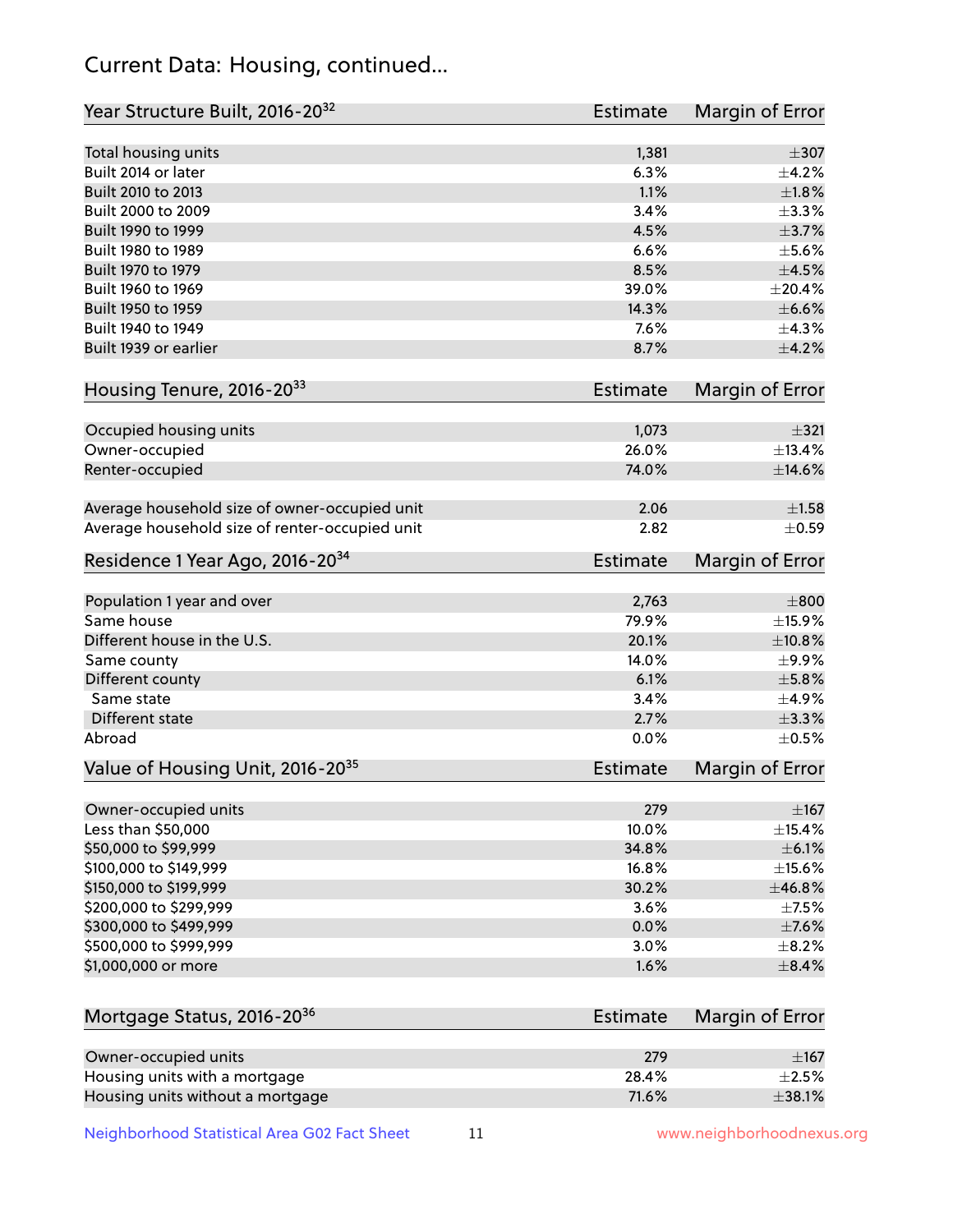# Current Data: Housing, continued...

| Selected Monthly Owner Costs, 2016-20 <sup>37</sup> | Estimate | Margin of Error |
|-----------------------------------------------------|----------|-----------------|
|                                                     |          |                 |
| Housing units with a mortgage                       | 79       | $\pm 48$        |
| Less than \$300                                     | 0.0%     | ±26.7%          |
| \$300 to \$499                                      | 0.0%     | ±26.7%          |
| \$500 to \$999                                      | 87.3%    | ±34.3%          |
| \$1,000 to \$1,499                                  | 12.7%    | ±26.2%          |
| \$1,500 to \$1,999                                  | 0.0%     | ±18.8%          |
| \$2,000 to \$2,999                                  | 0.0%     | ±26.7%          |
| \$3,000 or more                                     | 0.0%     | ±32.6%          |
|                                                     |          |                 |
| Median (dollars)                                    | \$787    | ±110            |
|                                                     |          |                 |
| Housing units without a mortgage                    | 200      | ±160            |
| Less than \$150                                     | 31.0%    | ±64.2%          |
| \$150 to \$249                                      | 8.9%     | ±14.0%          |
| \$250 to \$349                                      | 30.7%    | $\pm$ 16.6%     |
| \$350 to \$499                                      | 19.3%    | $\pm$ 7.4%      |
| \$500 to \$699                                      | 6.4%     | $\pm$ 13.5%     |
| \$700 or more                                       | 3.6%     | $\pm 20.5\%$    |
|                                                     |          |                 |
| Median (dollars)                                    | \$301    | $\pm$ 49        |

| Selected Monthly Owner Costs as a Percentage of | <b>Estimate</b> | Margin of Error |
|-------------------------------------------------|-----------------|-----------------|
| Household Income, 2016-20 <sup>38</sup>         |                 |                 |
|                                                 |                 |                 |
| Housing units with a mortgage <sup>39</sup>     | 79              | $\pm$ 59        |
| Less than 20.0 percent                          | 4.9%            | $\pm$ 28.4%     |
| 20.0 to 24.9 percent                            | 23.2%           | ±23.6%          |
| 25.0 to 29.9 percent                            | 14.1%           | $\pm 20.0\%$    |
| 30.0 to 34.9 percent                            | 0.0%            | ±18.8%          |
| 35.0 percent or more                            | 57.7%           | $\pm$ 33.8%     |
|                                                 |                 |                 |
| Housing units without a mortgage <sup>40</sup>  | 200             | $\pm$ 162       |
| Less than 10.0 percent                          | 18.2%           | ±14.9%          |
| 10.0 to 14.9 percent                            | 58.9%           | $\pm$ 56.6%     |
| 15.0 to 19.9 percent                            | 5.9%            | ±11.4%          |
| 20.0 to 24.9 percent                            | $0.0\%$         | $\pm$ 7.5%      |
| 25.0 to 29.9 percent                            | 5.6%            | $\pm$ 8.6%      |
| 30.0 to 34.9 percent                            | 9.2%            | $\pm$ 12.1%     |
| 35.0 percent or more                            | 2.2%            | $\pm$ 11.7%     |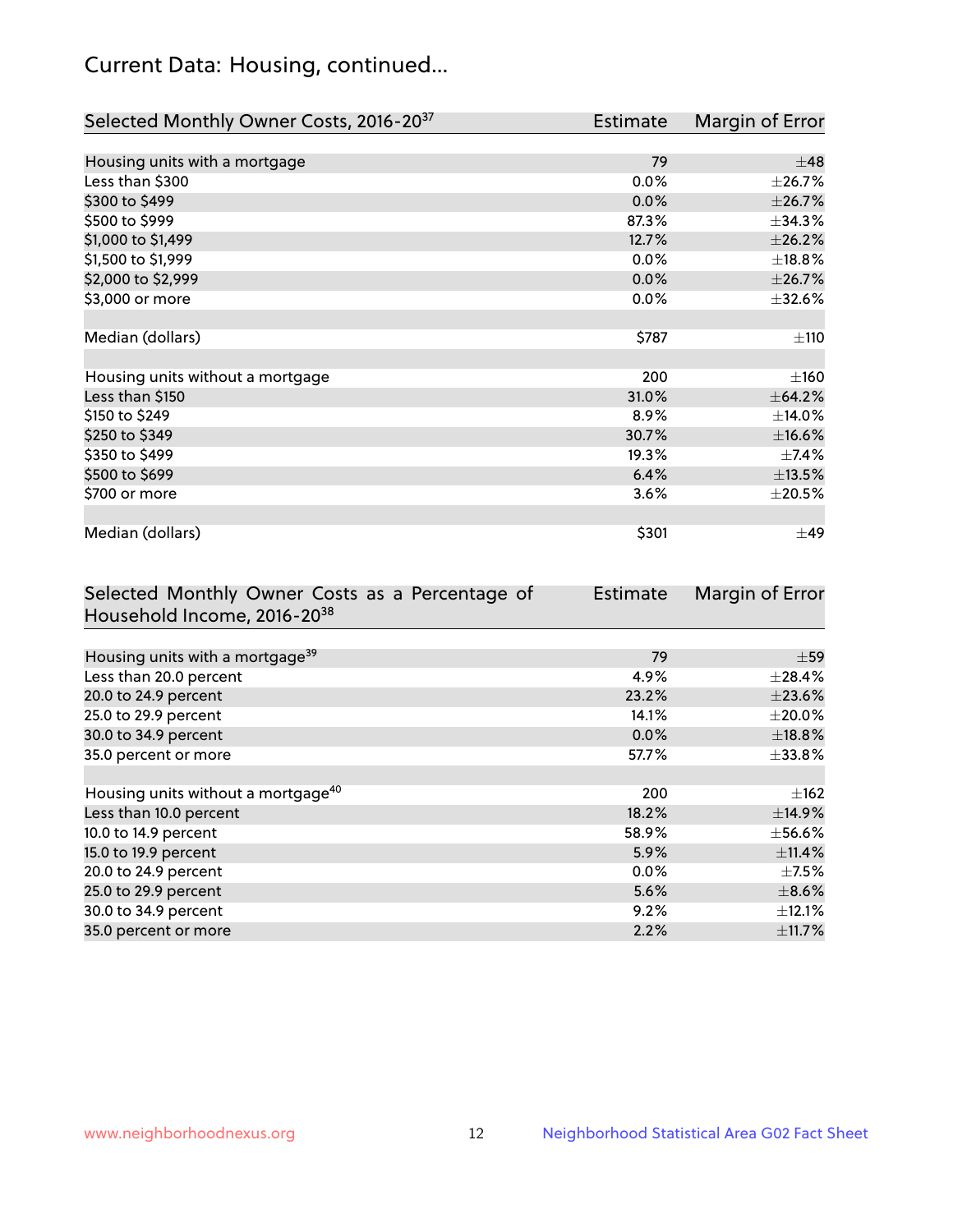# Current Data: Housing, continued...

| Gross Rent, 2016-20 <sup>41</sup>               | <b>Estimate</b> | Margin of Error |
|-------------------------------------------------|-----------------|-----------------|
|                                                 |                 |                 |
| Occupied units paying rent                      | 761             | $\pm 285$       |
| Less than \$200                                 | 5.8%            | $\pm$ 6.4%      |
| \$200 to \$499                                  | 20.3%           | $\pm$ 9.1%      |
| \$500 to \$749                                  | 13.9%           | $\pm$ 9.3%      |
| \$750 to \$999                                  | 19.0%           | ±13.9%          |
| \$1,000 to \$1,499                              | 41.0%           | ±30.4%          |
| \$1,500 to \$1,999                              | $0.0\%$         | $\pm 2.0\%$     |
| \$2,000 or more                                 | 0.0%            | $\pm$ 3.9%      |
| Median (dollars)                                | \$858           | ±96             |
|                                                 |                 |                 |
| No rent paid                                    | 33              | $\pm$ 44        |
|                                                 |                 |                 |
| Gross Rent as a Percentage of Household Income, | Estimate        | Margin of Error |
| $2016 - 20^{42}$                                |                 |                 |
|                                                 |                 |                 |
| Occupied units paying rent <sup>43</sup>        | 745             | $\pm 305$       |
| Less than 15.0 percent                          | 7.6%            | $\pm$ 6.5%      |
| 15.0 to 19.9 percent                            | 8.7%            | ±12.2%          |
| 20.0 to 24.9 percent                            | 10.2%           | $\pm$ 7.1%      |
| 25.0 to 29.9 percent                            | 8.9%            | $\pm$ 7.0%      |
| 30.0 to 34.9 percent                            | 4.5%            | $\pm$ 5.9%      |
| 35.0 percent or more                            | 60.1%           | ±26.2%          |

# Current Data: Transportation

| Commuting to Work, 2016-20 <sup>44</sup>  | Estimate | Margin of Error |
|-------------------------------------------|----------|-----------------|
|                                           |          |                 |
| Workers 16 years and over                 | 718      | $\pm 273$       |
| Car, truck, or van - drove alone          | 58.1%    | $\pm$ 23.9%     |
| Car, truck, or van - carpooled            | 13.5%    | $\pm$ 9.9%      |
| Public transportation (excluding taxicab) | 17.8%    | $\pm$ 12.1%     |
| Walked                                    | 2.3%     | $\pm$ 4.4%      |
| Other means                               | 5.6%     | $\pm$ 8.5%      |
| Worked at home                            | 2.6%     | $\pm$ 5.6%      |
|                                           |          |                 |
| Mean travel time to work (minutes)        | 32.1     | $\pm$ 3.7       |

| Access to a Vehicle, 2016-20 <sup>45</sup> | Estimate | Margin of Error |
|--------------------------------------------|----------|-----------------|
|                                            |          |                 |
| Occupied housing units                     | 1,073    | $\pm$ 321       |
| No vehicles available                      | 44.8%    | $\pm 21.3\%$    |
| 1 vehicle available                        | 39.0%    | ±14.7%          |
| 2 vehicles available                       | 9.1%     | $+6.4%$         |
| 3 or more vehicles available               | 7.1%     | $\pm$ 5.7%      |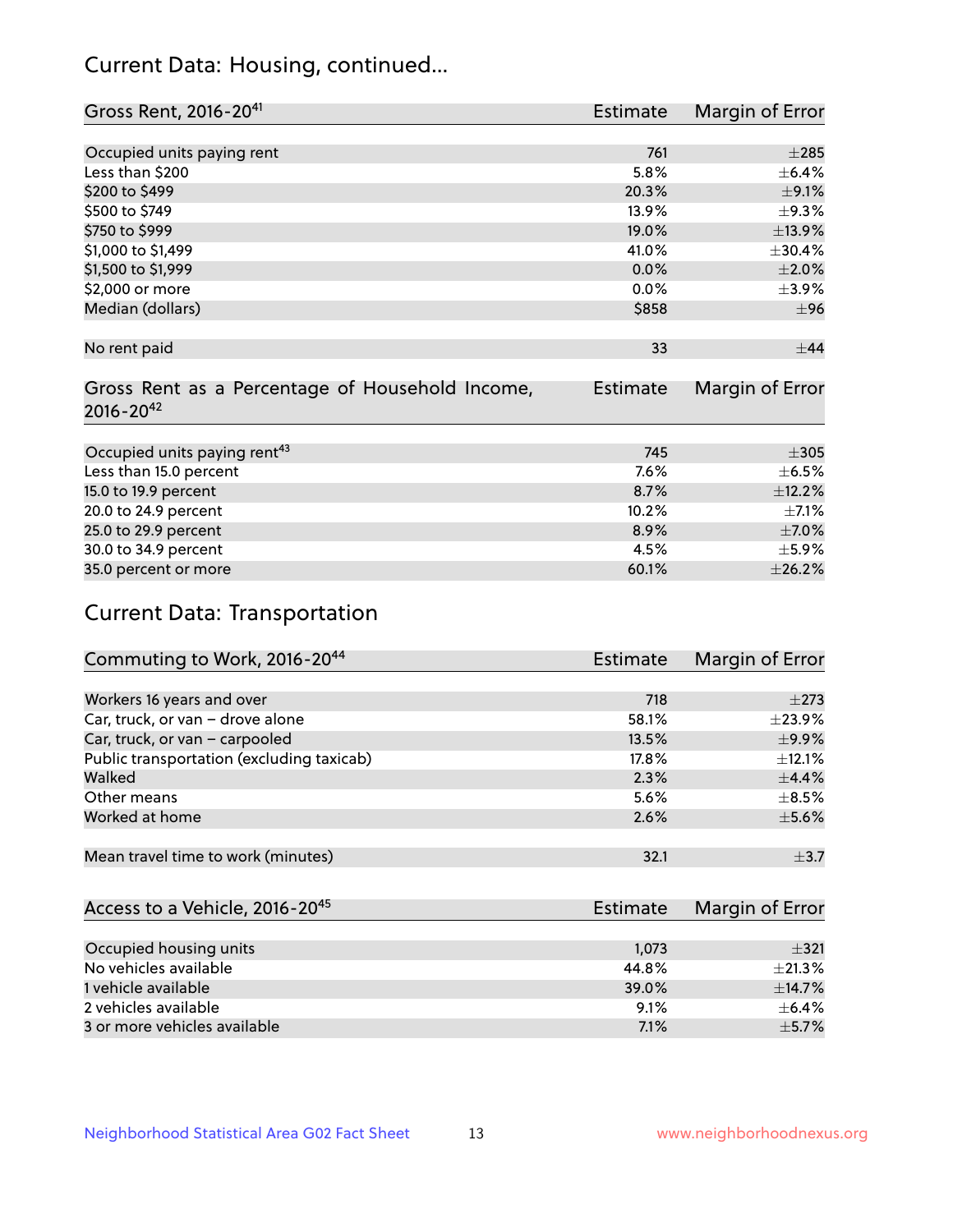# Current Data: Health

| Health Insurance coverage, 2016-2046                    | <b>Estimate</b> | <b>Margin of Error</b> |
|---------------------------------------------------------|-----------------|------------------------|
|                                                         |                 |                        |
| Civilian Noninstitutionalized Population                | 2,816           | $\pm 900$              |
| With health insurance coverage                          | 85.5%           | ±36.0%                 |
| With private health insurance coverage                  | 36.2%           | $\pm$ 7.2%             |
| With public health coverage                             | 63.4%           | $\pm 28.6\%$           |
| No health insurance coverage                            | 14.5%           | $\pm$ 5.8%             |
| Civilian Noninstitutionalized Population Under 19 years | 746             | $\pm 746$              |
| No health insurance coverage                            | 5.0%            | $\pm$ 7.4%             |
|                                                         |                 |                        |
| Civilian Noninstitutionalized Population 19 to 64 years | 1,565           | $\pm 605$              |
| In labor force:                                         | 955             | $\pm$ 332              |
| Employed:                                               | 726             | $\pm 265$              |
| With health insurance coverage                          | 70.8%           | $\pm$ 8.6%             |
| With private health insurance coverage                  | 59.6%           | ±13.4%                 |
| With public coverage                                    | 16.2%           | $\pm$ 9.9%             |
| No health insurance coverage                            | 29.2%           | $\pm 21.9\%$           |
|                                                         |                 |                        |
| Unemployed:                                             | 229             | $+265$                 |
| With health insurance coverage                          | 57.8%           | ±23.6%                 |
| With private health insurance coverage                  | 20.5%           | ±25.7%                 |
| With public coverage                                    | 37.3%           | ±35.1%                 |
| No health insurance coverage                            | 42.2%           | ±38.2%                 |
| Not in labor force:                                     | 610             | $+383$                 |
| With health insurance coverage                          | 89.9%           | ±23.9%                 |
| With private health insurance coverage                  | 13.1%           | $\pm$ 9.7%             |
| With public coverage                                    | 81.4%           | ±32.3%                 |
| No health insurance coverage                            | 10.1%           | ±6.3%                  |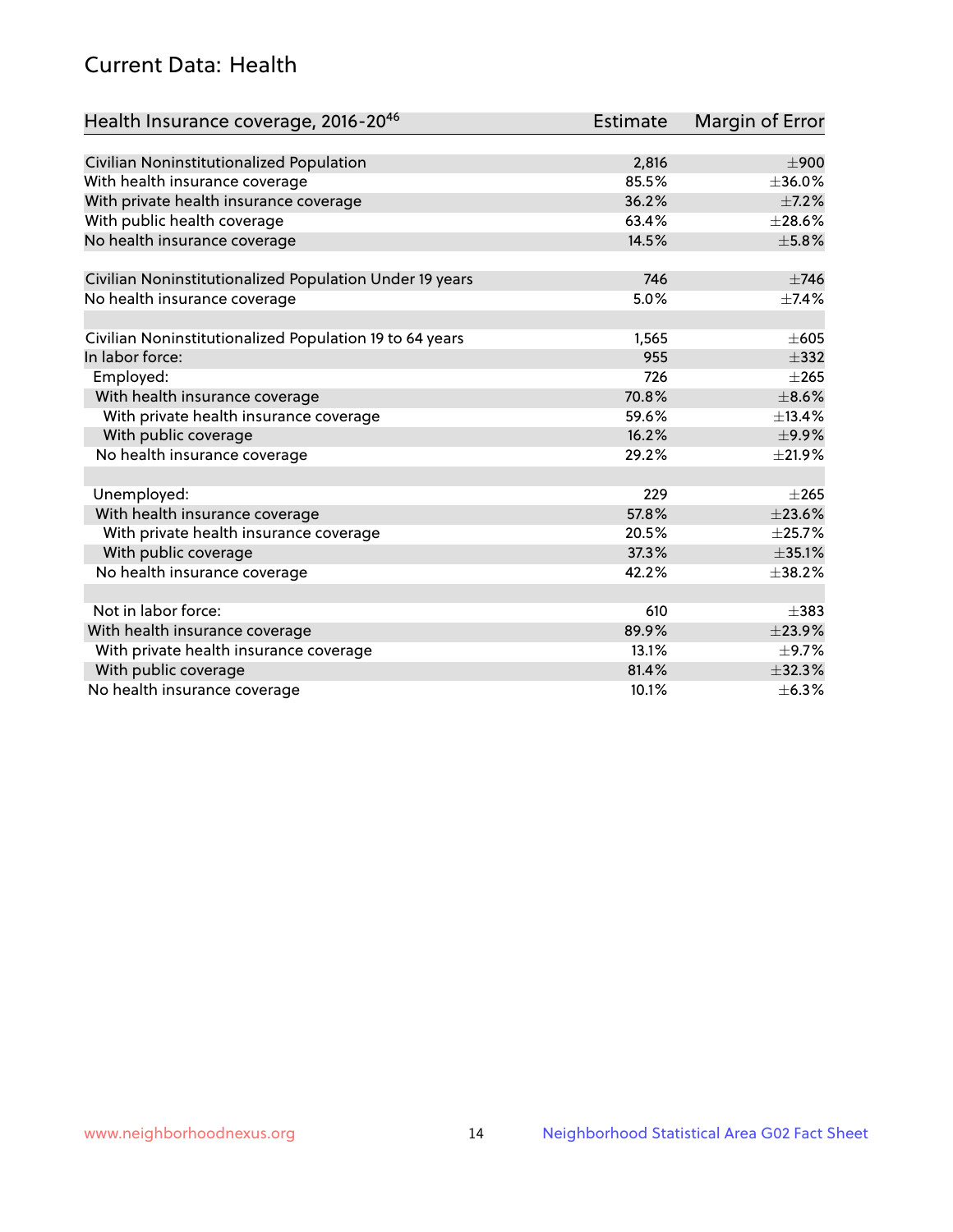#### Notes:

- 1. Source: U.S. Census Bureau, Decennial Census 2000, SF1 tables P8, P12; American Community Survey, tables B01001, B03002
- 2. This category includes Pacific Islanders, Native Americans and Alaska Natives, people who identify as some other race, and those who identify as bi/multi racial.
- 3. Source: U.S. Census Bureau, Decennial Census 2000, SF1 tables P15, P16, P18, P19; American Community Survey, tables B11001, B11005, B11003
- 4. Source: U.S. Census Bureau, Decennial Census 2000, SF3 table P37; American Community Survey, table B15002
- 5. Source: U.S. Census Bureau, Longitudinal Employer-Household Dynamics Residential Area Characteristics, Table JT01 (Primary Jobs); Workplace Area Characteristics, Table JT00 (All Jobs)
- 6. Source: U.S. Census Bureau, Decennial Census 2000, SF3 tables P52, P87; American Community Survey, tables B19001, B17001
- 7. Source: U.S. Census Bureau, Decennial Census 2000, SF1 tables H3, H4; American Community Survey, tables B25002, B25009
- 8. Source: U.S. Census Bureau, Decennial Census 2000, SF3 table H44; American Community Survey, tables B25044
- 9. Source: Atlanta Police Department, COBRA; U.S. Census Bureau, American Community Survey, table B01001
- 10. Source: U.S. Census Bureau, American Community Survey, table B01001
- 11. Source: U.S. Census Bureau, American Community Survey, table B03002
- 12. Source: U.S. Census Bureau, American Community Survey, table B05002
- 13. Source: U.S. Census Bureau, American Community Survey, table B05003
- 14. Source: U.S. Census Bureau, American Community Survey, tables B19001, B19025, B19051, B19061, B19055, B19065, B19059, B19069, B19056, B19066, B19057, B19067, B22001, B19101, B19127
- 15. Source: U.S. Census Bureau, American Community Survey, tables B19201, B19214, B20017, B19313
- 16. Source: U.S. Census Bureau, American Community Survey, table B17010
- 17. Source: U.S. Census Bureau, American Community Survey, tables B17001, B17006, B17021, B17007. Table totals may be lower than the total population, as they are based on the population for whom poverty status is determined.
- 18. Source: U.S. Census Bureau, American Community Survey, B17001H, B17001B, B17001D, B17001I. Table totals may be lower than the total population, as they are based on the population for whom poverty status is determined.
- 19. Source: U.S. Census Bureau, American Community Survey, tables B23001, B23008
- 20. Source: U.S. Census Bureau, American Community Survey, table C24030
- 21. Source: U.S. Census Bureau, American Community Survey, table C24010
- 22. Source: U.S. Census Bureau, American Community Survey, table B24080
- 23. Source: U.S. Census Bureau, Longitudinal Employer-Household Dynamics Origin-Destination Data, Tables JT00 Main and JT00 Aux
- 24. Source: U.S. Census Bureau, Longitudinal Employer-Household Dynamics Origin-Destination Data, Tables JT00 Main and JT00 Aux
- 25. Source: U.S. Census Bureau, Longitudinal Employer-Household Dynamics Origin-Destination Data, Tables JT00 Main and JT00 Aux
- 26. Source: U.S. Census Bureau, Longitudinal Employer-Household Dynamics Origin-Destination Data, Tables JT00 Main and JT00 Aux
- 27. Source: U.S. Census Bureau, American Community Survey, table B14001
- 28. Source: U.S. Census Bureau, American Community Survey, table B15002
- 29. Source: U.S. Census Bureau, American Community Survey, tables B11001, B11003, B11007, B11005, B09019
- 30. Source: U.S. Census Bureau, American Community Survey, tables B25002, B25003, B25004
- 31. Source: U.S. Census Bureau, American Community Survey, table B25024
- 32. Source: U.S. Census Bureau, American Community Survey, table B25034
- 33. Source: U.S. Census Bureau, American Community Survey, tables B25009, B25008, B25003
- 34. Source: U.S. Census Bureau, American Community Survey, table B07003
- 35. Source: U.S. Census Bureau, American Community Survey, table B25075. This value is self-reported and may differ from home values as determined by the County Tax Assessor.
- 36. Source: U.S. Census Bureau, American Community Survey, table B25081
- 37. Source: U.S. Census Bureau, American Community Survey, table B25087
- 38. Source: U.S. Census Bureau, American Community Survey, table B25091
- 39. Excludes units where Selected Monthly Owner Costs as a Percentage of Income cannot be computed.
- 40. Excludes units where Selected Monthly Owner Costs as a Percentage of Income cannot be computed.
- 41. Source: U.S. Census Bureau, American Community Survey, table B25063
- 42. Source: U.S. Census Bureau, American Community Survey, table B25070
- 43. Excludes units where Gross Rent as a Percentage of Income cannot be computed.
- 44. Source: U.S. Census Bureau, American Community Survey, tables B08101, B08013
- 45. Source: U.S. Census Bureau, American Community Survey, table B25044
- 46. Source: U.S. Census Bureau, American Community Survey, tables B18135, B27011

The dagger (†) symbol denotes values that cannot be computed.